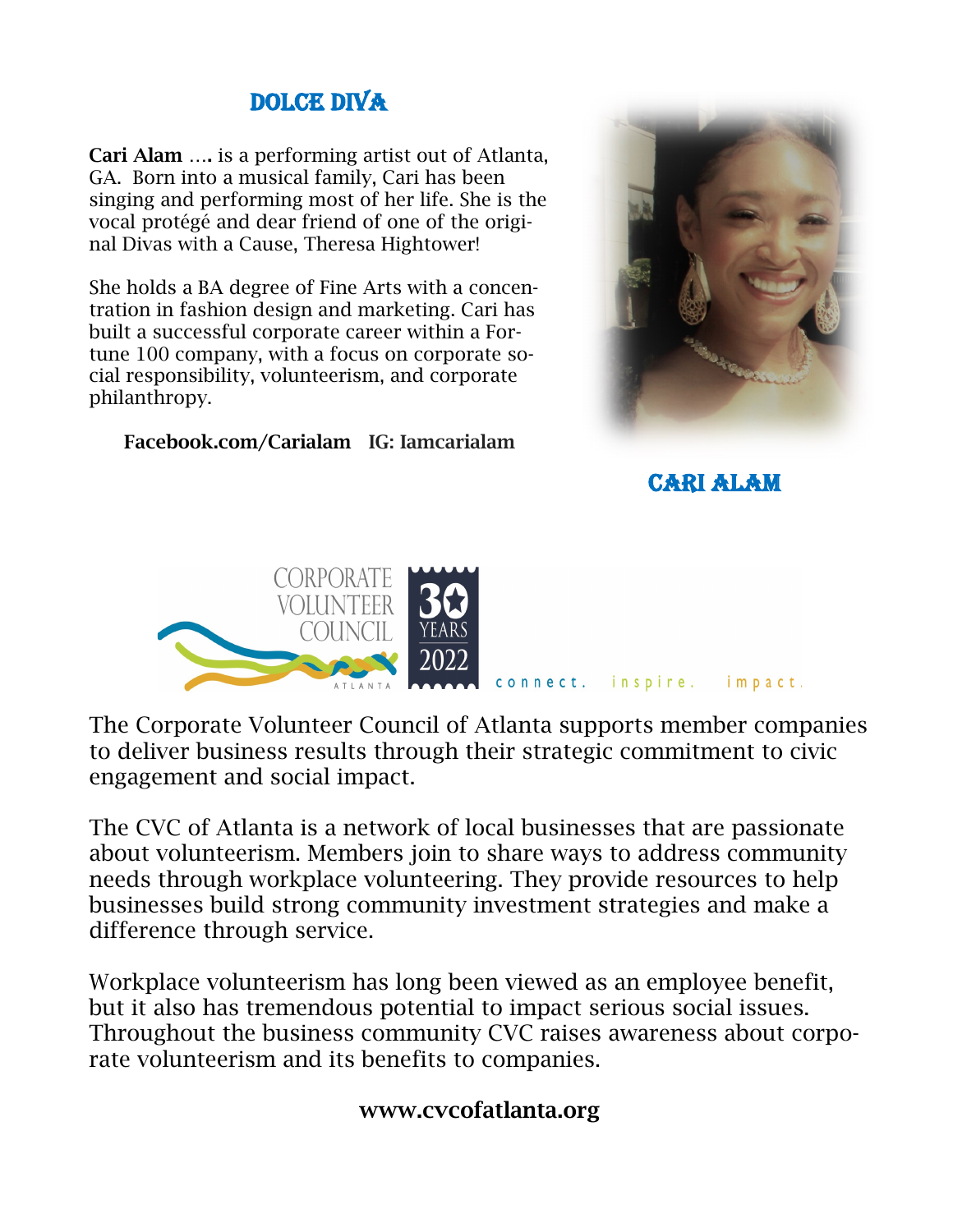## "LIONESS DIVA"

Carol Albert has been a Professional Musician since her Graduation from GSU. She has 8 Albums and will soon release her 9th album for 2022 entitled " Magic Mirror". She has 10 Top 20 Billboard hits including her current Single "Fire & Water" .

Carol's recognitions and nominations include: Best Artist 2019 and 2020 by Smooth Jazz Network 2018, GA Composer of the Year by NWPLA, Nominated Best New Artist 2017, by SJN, HMMA Nomination 2017, Winner 2016 Global Peace Song Award, Alkahest Award 2016, 1<sup>st</sup> Place Professional Jazz Atlanta Songwriters. Carol has written for TV receiving a GA Emmy Nomination for a PBS Special series.



www.Carolalbertmusic.com

Carol Albert



"FULL CIRCLE" RECOVERY PROGRAM – Provides an outlet for teenagers to be themselves while gaining tools to achieve a sober foundation to build upon throughout their life.

The goals of enthusiastic sobriety are to allow a young person to remain true to themselves while improving their self-worth and interpersonal relationship skills. This is attained by providing young and enthusiastic counseling staff who are available to the members of the group for counseling and guidance at all events, social functions every weekend, a minimum of two individual meeting per week and an atmosphere of caring support and fun.

### www.fullcircleprogram.com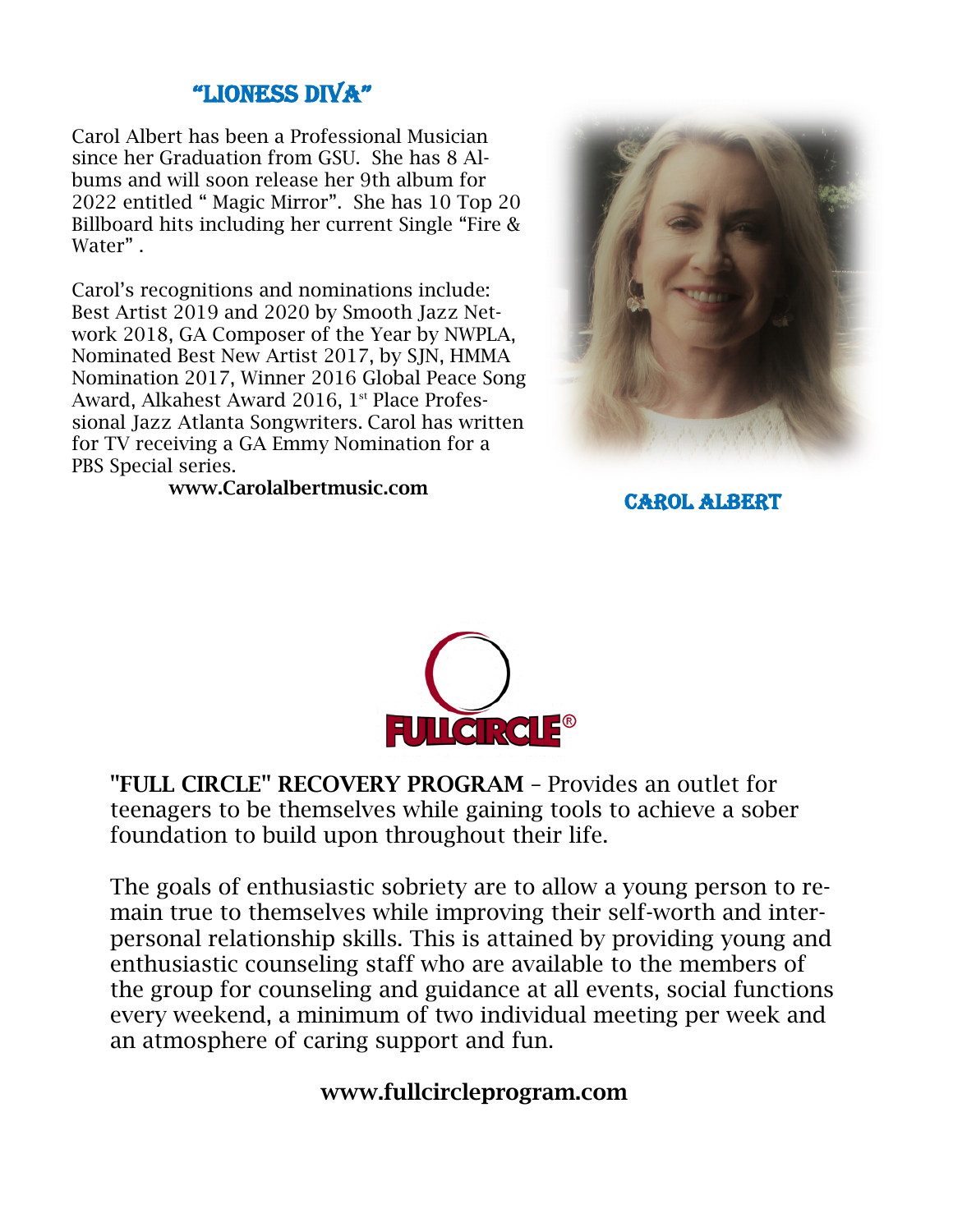#### Maryline Blackburn

Born in Europe, Maryline spent her formative years in Fairbanks, Alaska. She is a graduate of the Evergreen State College, in Olympia Washington. In 1984, she won the Miss Alaska Scholarship Pageant where Sarah Palin was her second runner up. Maryline then went on to represent Alaska in the Miss America Scholarship Pageant where she was a talent finalist. She has performed with and opened for such legends of entertainment as Bob Hope (USO/Department of Defense), Cab & Chris Calloway, The Platters and contemporary icons like Celine Deon, Peabo Bryson, Phyllis Hyman & Exile. Maryline has shared her talents with international audiences in Spain , Argentina, Switzerland , Portugal , and many more.



ICE DIVA

Special appearances have been requested of Maryline to sing the National Anthem for Inaugural ceremony of Senator Max Cleland, NFL teams and more. Television and talk show's in which Maryline has appeared are: Natalie Cole's "Big Break", Inside Edition, Entertainment tonight, DL Hughley "Breaking The News" on CNN.

Maryline is the founder and producer of "DIVAS WITH A CAUSE", a fundraising collaboration thru to educate, create awareness and raise funds for other charitable organizations. More information can be found at: [www.divaswithacause.org.](http://www.divaswithacause.org)

www.marylineblackburn.com



The mission of the Cystic Fibrosis Foundation is to cure cystic fibrosis and to provide all people with CF the opportunity to lead long, fulfilling lives by funding research and drug development, partnering with the CF community, and advancing highquality, specialized care.

The Cystic Fibrosis Foundation is fueled by a dedicated group of scientists, caregivers, donors, volunteers, and people with CF and their families who are united by a common goal: to find a cure for this devastating disease and help those with CF live longer, healthier lives.

They are driven by a dream that one day, not one person will lose a life, child, sibling, parent, or friend to cystic fibrosis, and we are determined to succeed. As their mission states, "We will not rest until they find a cure for all people with cystic fibrosis."

# www.cff.org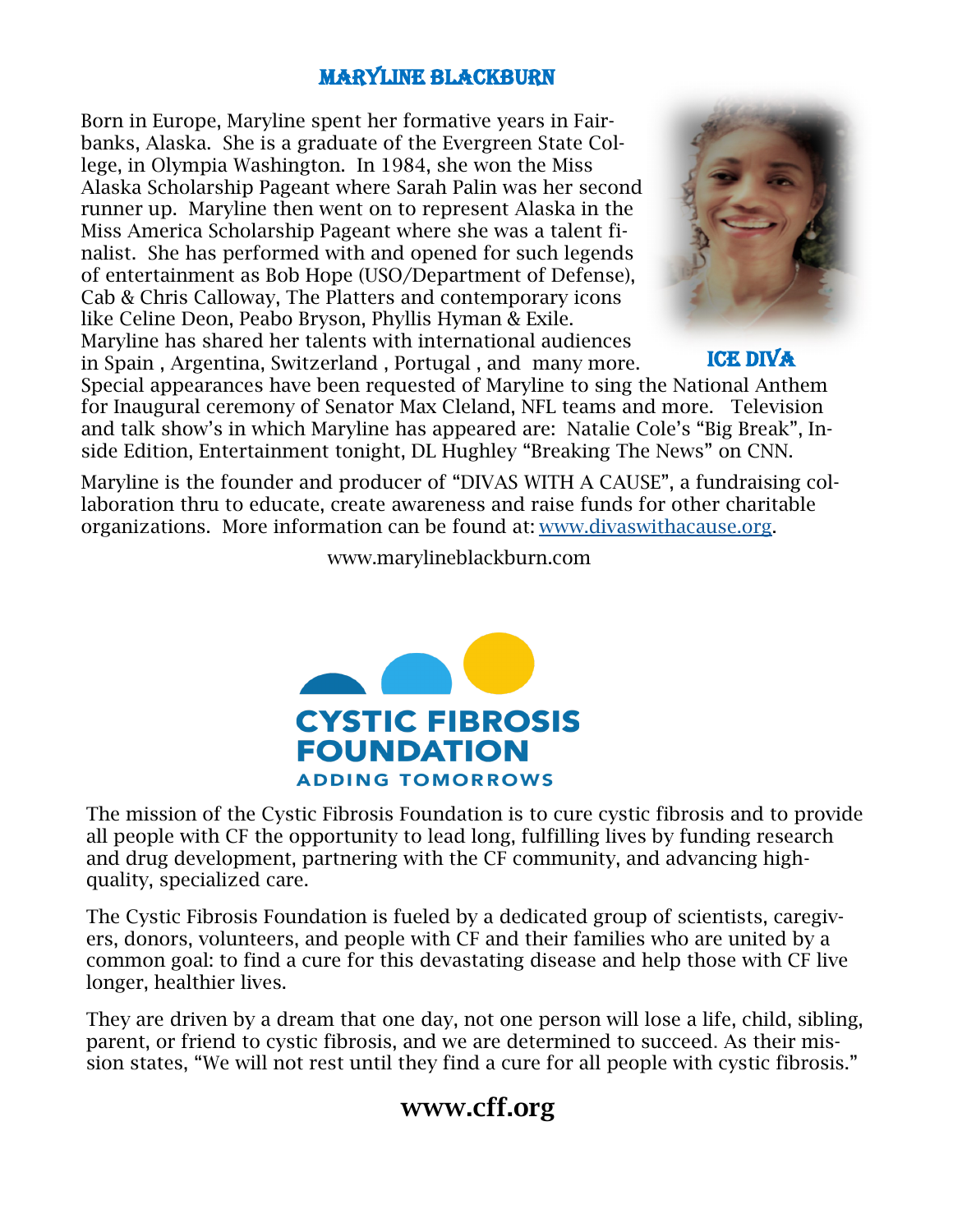#### ANGELA BLAIR

Angela started singing around the house when she was very young. She grew up in Hawaii, listening to her dad sing karaoke. Of course in Hawaii, Karaoke is a hugh thing, hence she now does so in her spare time.

She was in awe, watching her dad sing on stage which soon inspired her to get into singing and start a band while in high school.

Angela continues to sing in local contest and events showcasing her powerhouse vocals and her energizing mesmerizing stage presence showing audiences that this small petite package carries a powerful voice!



SASSY DIVA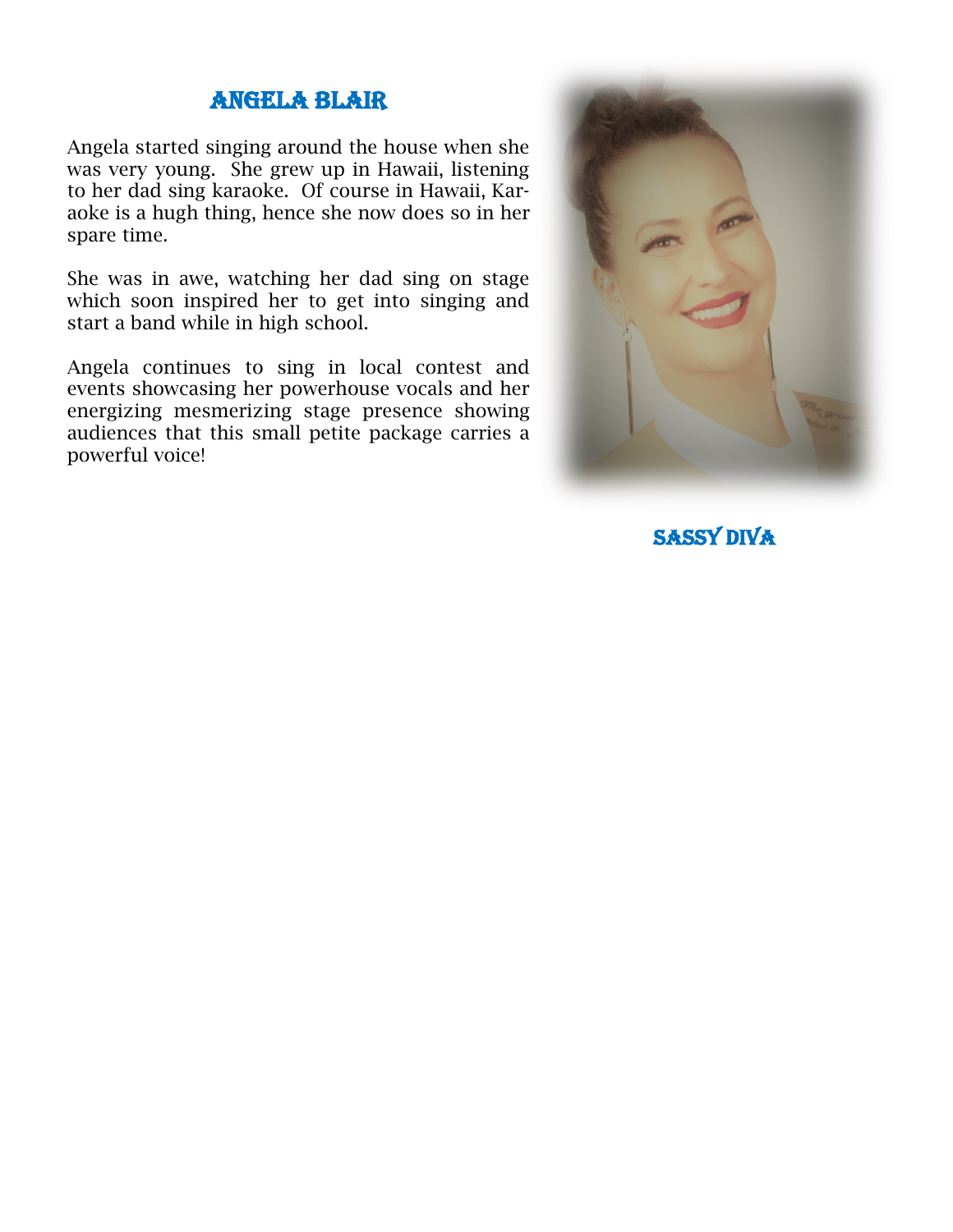### **BRANDI LITTLE**

Singer, songwriter and actress from Georgia. She is the equation of Soul & Blues. Her passion for healing lead her to writing her own songs. She is an activist for hope, and a reminder that second chances are real.

Brandi Little began her passion for music at a young age. From that point on, she was involved in choir, musicals, and song writing. Her music has been her tool to heal, to self-elevate and inspire those all over the world.

She often refers to her fans as "Little Lilies". The spiritual meaning of the flower Lilies is connected to new life, the rebirth. No matter how dark life may get, there is always a tomorrow.

#### Brandilittlemusic.com



HOPE DIVA



The YOU Awards International (The YA's) is a non-profit organization that was specifically designed to provide support and recognition to young people who stand out in their communities, but have not truly been celebrated. Every day, we as a society are flooded with negative images and stories, and are rarely shown the positive; the goal of our organization is to bring those positive images and stories to the forefront by seeking out extraordinary youth. This is done through research, as well recommendations by individuals, schools and other organizations. We honor our prodigies with a trophy and one-time monetary gift--a merit award--during our annual awards show, as they are recognized for their talents in academics, sports, business, fine arts, entertainment, technology and community service.

### www.youawardsinternational.org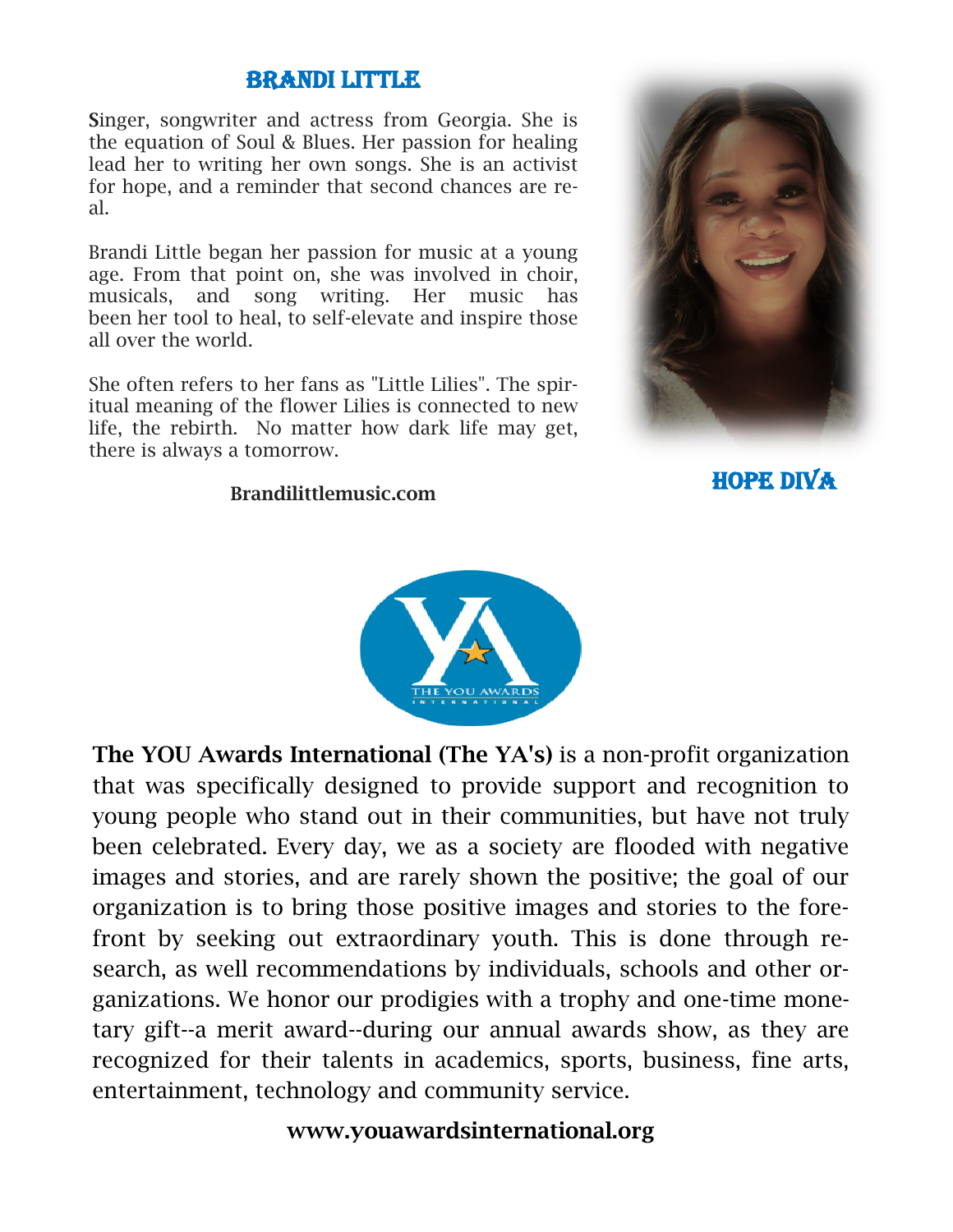# SPAIN DIVA

Doris Spain, better known as "Spain," grew up singing Gospel and R&B. She sang in churches and formed several bands in the New York area where she recorded her first single, "I Love You" with the gospel troupe led by Rev. Leola Brown.

From grand hotels to Casinos', Myrtle Beach, SC to Atlanta, GA, Doris has performed and continues to ignite audiences everywhere with her soulful, rich "BLUES" rooted voice that embraces and takes you on a joyful musical journey.



DORIS SPAIN



Children's Healthcare Of Atlanta the only freestanding pediatric healthcare system in Georgia, is the trusted leader in caring for kids. The not-for-profit organization's mission is to make kids better today and healthier tomorrow through more than 60 pediatric specialties and programs, top healthcare professionals, and leading research and technology.

Children's is one of the largest pediatric clinical care providers in the country, managing more than one million patient visits annually at three hospitals, Marcus Autism Center, the Center for Advanced Pediatrics and neighborhood locations. Consistently ranked among the top children's hospitals by U.S. News & World Report, Children's Healthcare of Atlanta has impacted the lives of kids in Georgia, across the United States and around the world for more than 100 years thanks to generous support from the community.

### www.choa.org